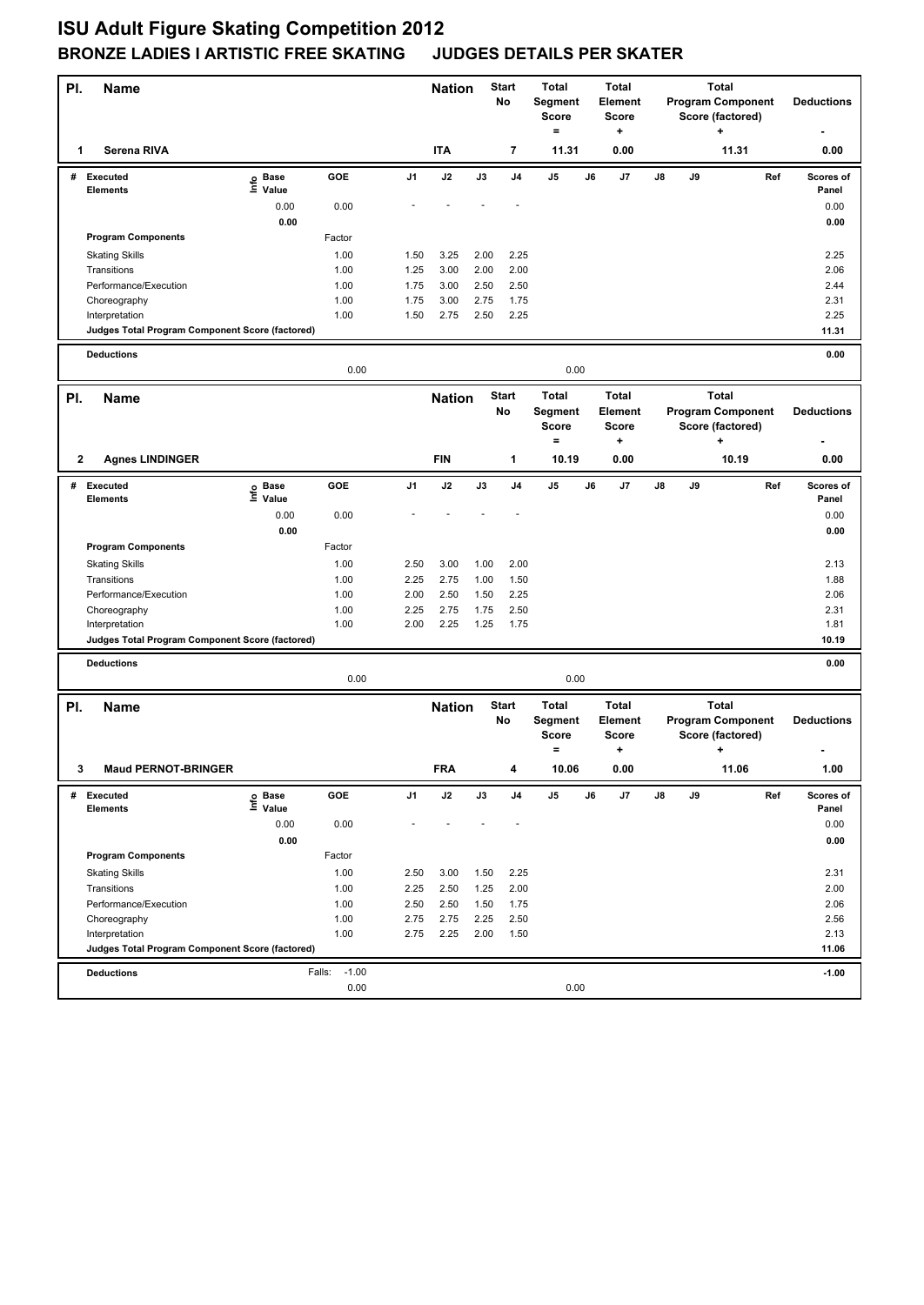## **ISU Adult Figure Skating Competition 2012 BRONZE LADIES I ARTISTIC FREE SKATING JUDGES DETAILS PER SKATER**

| PI. | <b>Name</b>                                                       |                   |              |              | <b>Nation</b> |              | <b>Start</b><br>No | <b>Total</b><br>Segment<br>Score<br>$=$        |    | <b>Total</b><br>Element<br>Score<br>÷               |    | <b>Total</b><br><b>Program Component</b><br>Score (factored)<br>$\ddot{}$ |                                                                   | <b>Deductions</b> |                     |
|-----|-------------------------------------------------------------------|-------------------|--------------|--------------|---------------|--------------|--------------------|------------------------------------------------|----|-----------------------------------------------------|----|---------------------------------------------------------------------------|-------------------------------------------------------------------|-------------------|---------------------|
| 4   | <b>Briony RYLES</b>                                               |                   |              |              | <b>GBR</b>    |              | 8                  | 9.88                                           |    | 0.00                                                |    |                                                                           | 9.88                                                              |                   | 0.00                |
|     | # Executed<br>Elements                                            | e Base<br>E Value | GOE          | J1           | J2            | J3           | J4                 | J <sub>5</sub>                                 | J6 | J7                                                  | J8 | J9                                                                        |                                                                   | Ref               | Scores of<br>Panel  |
|     |                                                                   | 0.00              | 0.00         |              |               |              |                    |                                                |    |                                                     |    |                                                                           |                                                                   |                   | 0.00                |
|     |                                                                   | 0.00              |              |              |               |              |                    |                                                |    |                                                     |    |                                                                           |                                                                   |                   | 0.00                |
|     | <b>Program Components</b>                                         |                   | Factor       |              |               |              |                    |                                                |    |                                                     |    |                                                                           |                                                                   |                   |                     |
|     | <b>Skating Skills</b>                                             |                   | 1.00         | 2.00         | 2.75          | 1.50         | 2.00               |                                                |    |                                                     |    |                                                                           |                                                                   |                   | 2.06                |
|     | Transitions                                                       |                   | 1.00         | 1.75         | 2.50          | 1.25         | 1.75               |                                                |    |                                                     |    |                                                                           |                                                                   |                   | 1.81                |
|     | Performance/Execution                                             |                   | 1.00         | 2.00         | 2.75          | 1.50         | 2.25               |                                                |    |                                                     |    |                                                                           |                                                                   |                   | 2.13                |
|     | Choreography<br>Interpretation                                    |                   | 1.00<br>1.00 | 2.25<br>1.25 | 2.75<br>2.50  | 1.50<br>1.75 | 2.00<br>1.50       |                                                |    |                                                     |    |                                                                           |                                                                   |                   | 2.13<br>1.75        |
|     | Judges Total Program Component Score (factored)                   |                   |              |              |               |              |                    |                                                |    |                                                     |    |                                                                           |                                                                   |                   | 9.88                |
|     |                                                                   |                   |              |              |               |              |                    |                                                |    |                                                     |    |                                                                           |                                                                   |                   |                     |
|     | <b>Deductions</b>                                                 |                   | 0.00         |              |               |              |                    | 0.00                                           |    |                                                     |    |                                                                           |                                                                   |                   | 0.00                |
| PI. | <b>Name</b>                                                       |                   |              |              | <b>Nation</b> |              | <b>Start</b>       | <b>Total</b>                                   |    | <b>Total</b>                                        |    |                                                                           | <b>Total</b>                                                      |                   |                     |
|     |                                                                   |                   |              |              |               |              | No                 | Segment                                        |    | Element                                             |    |                                                                           | <b>Program Component</b>                                          |                   | <b>Deductions</b>   |
|     |                                                                   |                   |              |              |               |              |                    | <b>Score</b>                                   |    | <b>Score</b>                                        |    |                                                                           | Score (factored)                                                  |                   |                     |
|     |                                                                   |                   |              |              |               |              |                    | $=$                                            |    | +                                                   |    |                                                                           | $\ddot{}$                                                         |                   |                     |
| 5   | Sini KEINÄNEN                                                     |                   |              |              | <b>FIN</b>    |              | $\mathbf{2}$       | 9.82                                           |    | 0.00                                                |    |                                                                           | 9.82                                                              |                   | 0.00                |
| #   | Executed<br><b>Elements</b>                                       | e Base<br>⊑ Value | GOE          | J1           | J2            | J3           | J <sub>4</sub>     | J5                                             | J6 | J7                                                  | J8 | J9                                                                        |                                                                   | Ref               | Scores of<br>Panel  |
|     |                                                                   | 0.00              | 0.00         |              |               |              |                    |                                                |    |                                                     |    |                                                                           |                                                                   |                   | 0.00                |
|     |                                                                   | 0.00              |              |              |               |              |                    |                                                |    |                                                     |    |                                                                           |                                                                   |                   | 0.00                |
|     | <b>Program Components</b>                                         |                   | Factor       |              |               |              |                    |                                                |    |                                                     |    |                                                                           |                                                                   |                   |                     |
|     | <b>Skating Skills</b>                                             |                   | 1.00         | 1.75         | 2.75          | 1.25         | 1.75               |                                                |    |                                                     |    |                                                                           |                                                                   |                   | 1.88                |
|     | Transitions                                                       |                   | 1.00         | 1.50         | 2.50          | 1.25         | 1.50               |                                                |    |                                                     |    |                                                                           |                                                                   |                   | 1.69                |
|     | Performance/Execution                                             |                   | 1.00         | 2.25         | 2.50          | 1.50         | 2.00               |                                                |    |                                                     |    |                                                                           |                                                                   |                   | 2.06                |
|     | Choreography                                                      |                   | 1.00         | 2.00         | 2.50          | 1.75         | 2.25               |                                                |    |                                                     |    |                                                                           |                                                                   |                   | 2.13                |
|     | Interpretation<br>Judges Total Program Component Score (factored) |                   | 1.00         | 2.25         | 2.25          | 2.00         | 1.75               |                                                |    |                                                     |    |                                                                           |                                                                   |                   | 2.06<br>9.82        |
|     |                                                                   |                   |              |              |               |              |                    |                                                |    |                                                     |    |                                                                           |                                                                   |                   |                     |
|     | <b>Deductions</b>                                                 |                   | 0.00         |              |               |              |                    | 0.00                                           |    |                                                     |    |                                                                           |                                                                   |                   | 0.00                |
|     |                                                                   |                   |              |              |               |              |                    |                                                |    |                                                     |    |                                                                           |                                                                   |                   |                     |
| PI. | <b>Name</b>                                                       |                   |              |              | <b>Nation</b> |              | <b>Start</b><br>No | <b>Total</b><br>Segment<br><b>Score</b><br>$=$ |    | <b>Total</b><br><b>Element</b><br><b>Score</b><br>٠ |    |                                                                           | <b>Total</b><br><b>Program Component</b><br>Score (factored)<br>٠ |                   | <b>Deductions</b>   |
| 6   | Sarah GALVIN                                                      |                   |              |              | <b>GBR</b>    |              | 5                  | 6.39                                           |    | 0.00                                                |    |                                                                           | 6.39                                                              |                   | $\boldsymbol{0.00}$ |
|     | # Executed                                                        | e Base<br>⊑ Value | GOE          | J1           | J2            | J3           | J4                 | J5                                             | J6 | J7                                                  | J8 | J9                                                                        |                                                                   | Ref               | Scores of           |
|     | <b>Elements</b>                                                   |                   |              |              |               |              |                    |                                                |    |                                                     |    |                                                                           |                                                                   |                   | Panel               |
|     |                                                                   | 0.00              | 0.00         |              |               |              |                    |                                                |    |                                                     |    |                                                                           |                                                                   |                   | 0.00                |
|     | <b>Program Components</b>                                         | 0.00              | Factor       |              |               |              |                    |                                                |    |                                                     |    |                                                                           |                                                                   |                   | 0.00                |
|     | <b>Skating Skills</b>                                             |                   | 1.00         | 0.50         | 1.75          | 0.75         | 1.75               |                                                |    |                                                     |    |                                                                           |                                                                   |                   | 1.19                |
|     | Transitions                                                       |                   | 1.00         | 0.50         | 1.25          | 0.75         | 2.00               |                                                |    |                                                     |    |                                                                           |                                                                   |                   | 1.13                |
|     | Performance/Execution                                             |                   | 1.00         | 1.00         | 1.75          | 1.00         | 2.25               |                                                |    |                                                     |    |                                                                           |                                                                   |                   | 1.50                |
|     | Choreography                                                      |                   | 1.00         | 1.25         | 1.50          | 1.25         | 1.50               |                                                |    |                                                     |    |                                                                           |                                                                   |                   | 1.38                |
|     | Interpretation                                                    |                   | 1.00         | 1.25         | 1.25          | 1.00         | 1.25               |                                                |    |                                                     |    |                                                                           |                                                                   |                   | 1.19                |
|     | Judges Total Program Component Score (factored)                   |                   |              |              |               |              |                    |                                                |    |                                                     |    |                                                                           |                                                                   |                   | 6.39                |
|     | <b>Deductions</b>                                                 |                   |              |              |               |              |                    |                                                |    |                                                     |    |                                                                           |                                                                   |                   | 0.00                |
|     |                                                                   |                   | 0.00         |              |               |              |                    | 0.00                                           |    |                                                     |    |                                                                           |                                                                   |                   |                     |